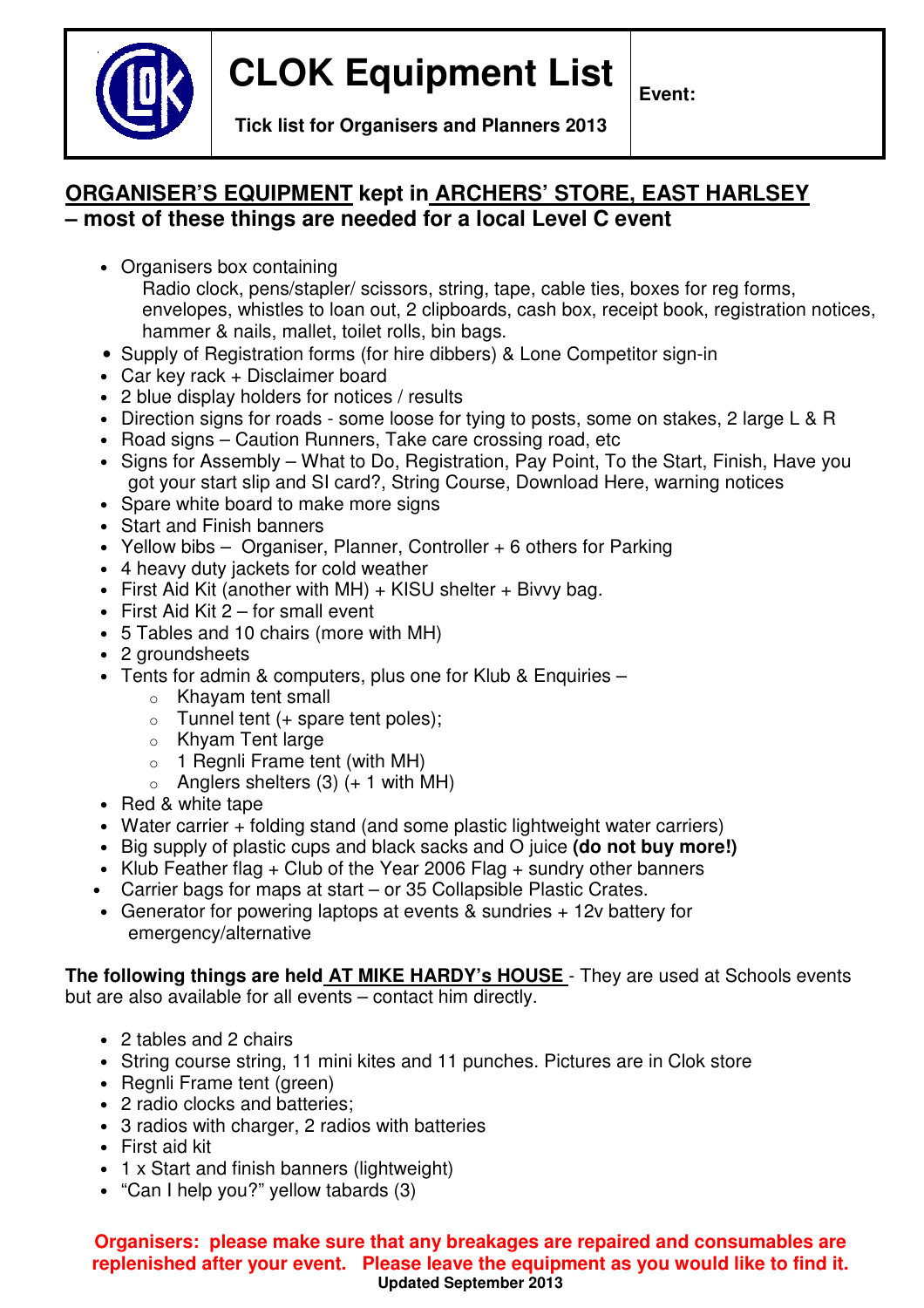

# **CLOK Equipment List**

**Event:** 

**Tick list for Organisers and Planners 2013** 

### **Also in ARCHER'S STORE - other items of equipment that are used less often or for bigger events**

- Publicity Banners Club of the Year, Come and Have a Go, Orienteering Event.
- Flip over clock and stand for pre-start
- Beeping clock for Start
- 2 heavy duty 12V batteries alternative to generator
- 4 warm yellow jackets for bad weather use (as above).
- Large roll baler twine
- Rope (e.g. for river crossings)  $+$  milk crates for stiles
- Clipboards, many
- Hardboard (ex master maps) boards various sizes also lightweight white boards.
- Chemical toilets (5) and toilet chemicals + Toilet tents with poles (use as shelters)
- Spade for digging
- Set of big floor covers (e.g. a village hall)  $+$  shoe covers for similar
- Spare canes (very many) and stakes, hammers & mallets, pliers and other tools
- Black plastic bucket, spare black sacks, cable ties, tools and sundries

#### **COMPUTER EQUIPMENT** – **held in ARCHER'S STORE at Glebe House**.

More can be borrowed from NATO.

- CLOK01 Dell laptop (2006)
- CLOK02 Dell laptop (2009)
- CLOK03 HP Omnibook laptop
- CLOK04 Acer laptop
- CLOK05 laptop used for Emit at Schools' events (usually kept by Phill Batts)
- Network hub, assorted cables.
- Dell A4 Printer for paper results (when not using Live Display on laptop)
- Brother Splits printer (uses sticky labels)
- NEOA Splits printer (ordinary paper)
- 54 Hire-dibbers
- Supply of registration cards and various paperwork
- Generator & heavy duty batteries with inverter for power, plus extension cable.
- 54 BSF7 SI boxes numbered 200 253 plus 2 Start, 2 Finish, 1 x Clear & Check.
- 22 BSF6 SI boxes numbered 131 152 (which need programming), plus  $2 \times St / F / Cl / Ch$ .
- 3 Master boxes (1 old, 2 new), USB connection. Plus other sundries.
- Blue boxed Training kit of master box with a mini-printer, blue Clear box, & another SI Master box.

### **EMIT EQUIPMENT** – **kept by Phil Batts**

- CLOK05 laptop (as above) used for EMIT timing at events
- 47 controls, 2 Finish, 3 Starts of which two [combined card reader, memory store of ECard read and thermal printers (battery operated)] one USB the other parallel,
- over 300 old style ECards, 20 new style ECards (with LCD display)
- 30 touch free controls (they are on loan to PB and not the Army's)

**Organisers: please make sure that any breakages are repaired and consumables are replenished after your event. Please leave the equipment as you would like to find it. Updated September 2013**